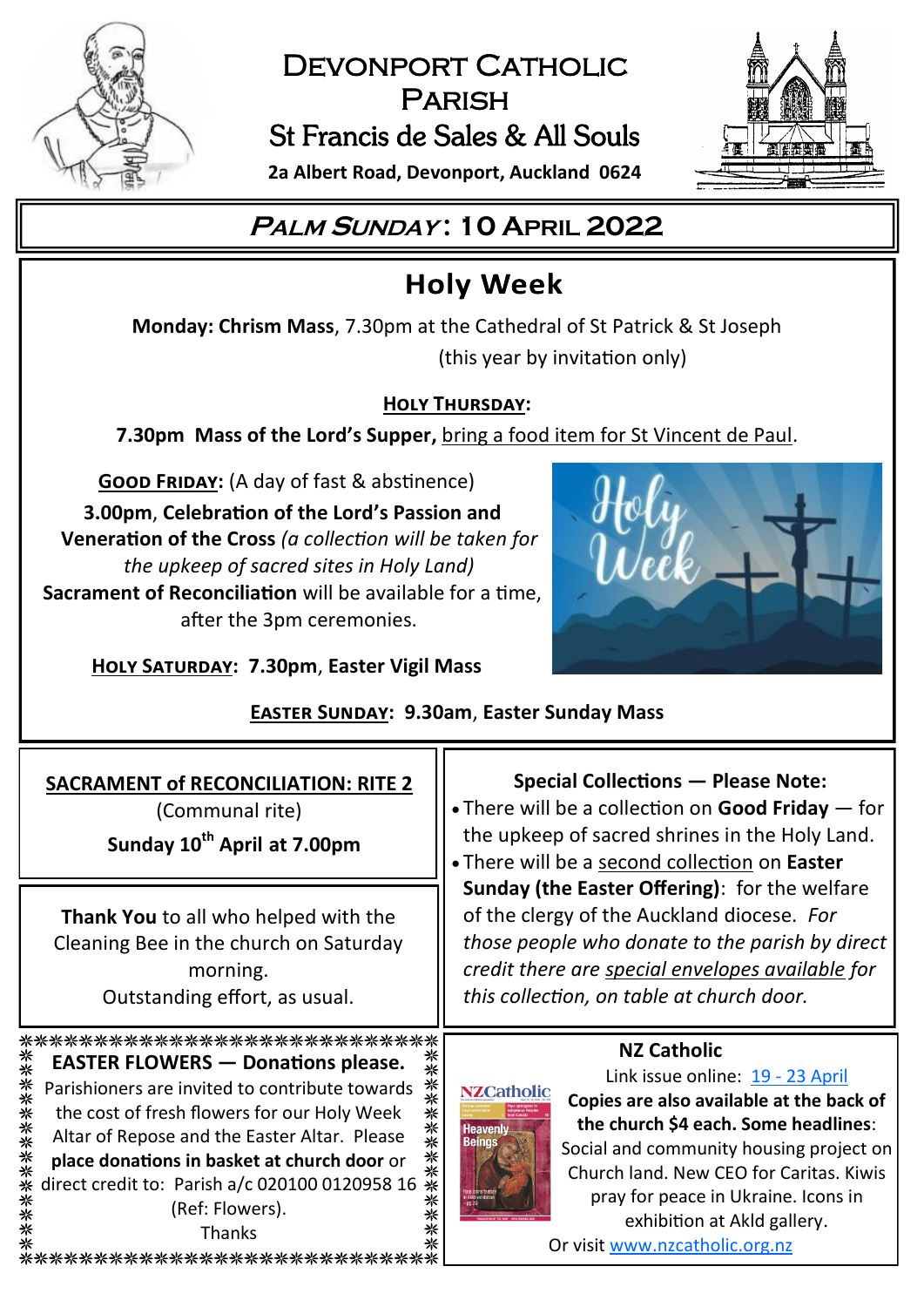The final Sunday of the Lenten Season engages us in a full dress rehearsal for the liturgies of the great Three Days (Triduum) about to be celebrated. Mass begins with a commemoration of Jesus' entry into Jerusalem. He arrives humbly on a donkey. Although acclaimed enthusiastically with palm branches, he comes in peace and subverts popular expectations of a political messiah.

## **Palm Sunday of the Lord's Passion**

*Commemoration of the Lord's Entry Into Jerusalem*

**Ent: Luke 19:28-40** Blessings on him who comes in the name of the Lord

**Isaiah 50:4-7** I did not cover my face against insult — I know I shall not be shamed.

**Ps 22: My God, my God, why have you abandoned me?**

**Philippians 2:6-11** He humbled himself, but God raised him high.

**Luke 22:14—23:56** The Passion of our Lord Jesus Christ.

## **EASTER SUNDAY**

*Resurrection Of The Lord*

**Acts 10:34, 37-43** We have eaten and drunk with him after his resurrection.

**Ps 118: Alleluia, alleluia, alleluia !**

**Colossians 3:1-4** You must look for the things that are in heaven, where Christ is. **John 20:1-9** He must rise from the dead.

|--|

| iliu vuuteis                |     |                                    |                |            |                                |                |  |  |
|-----------------------------|-----|------------------------------------|----------------|------------|--------------------------------|----------------|--|--|
| (10 Apr)                    | Sat | Shawn Pearce-Blom                  |                |            | <b>Sun</b> Anne Gibson         |                |  |  |
| (17 Apr)                    | Sat | Kath Petrie                        |                |            | <b>Sun</b> Linda Lampern-Smith |                |  |  |
| <b>Readers:</b>             |     |                                    |                |            |                                |                |  |  |
| (10 Apr)                    | Sat | Nicky Witham-Blackwell Steve Burke |                |            | <b>Sun</b> Kate Kearins        | Ben Upton      |  |  |
| (17 Apr)                    | Sat | <b>Robert Mannion</b>              | Clive Sinclair |            | <b>Sun</b> John Knight         | Mary Lyttleton |  |  |
| <b>Communion Ministers:</b> |     |                                    |                |            |                                |                |  |  |
| (10 Apr)                    | Sat | Riaan Blom                         |                | <b>Sun</b> | Julia McFadden                 |                |  |  |
| (17 Apr)                    | Sat | Lisa Mannion                       |                | Sun        | Elaine Harvey                  |                |  |  |

**Rosary Group Monday, 6pm in the church**  Come & join in, reciting this beautiful prayer. All Welcome



#### **Christian meditation Group**

**Monday 6.30pm** in the Parish Meeting Room All welcome.

#### **St Vincent De Paul—Help Needed**



We have someone in locally in need of some help with light gardening every couple of weeks. If you could help please contact Vanessa 0273665390.

Thank you

#### **Senior Women's Coffee Group**

No Coffee group for the month of April due to unforeseen circumstances. Next Meeting in May.

#### **Farewell**

In this coming week we say goodbye, with great sadness, to Corenna Rooke and her husband Simon, who will be heading to Wellington for Simon's naval posting. Corenna has been our Parish Secretary for the last 3 years, working with Fathers John Tollan, John O'Connor, and now Fr Neil. Recently the role has included liaison with St Leo's School, where Corenna has continued a very active involvement following her own daughters' education over the last 13 years. Corenna has also been a volunteer in the Parish Sacramental programme, the Children's Liturgy, and is a member of the Parish Pastoral Council. We will miss Corenna's warm presence in the Parish Office and we wish the Rookes Godspeed as they embark on this new chapter of their lives.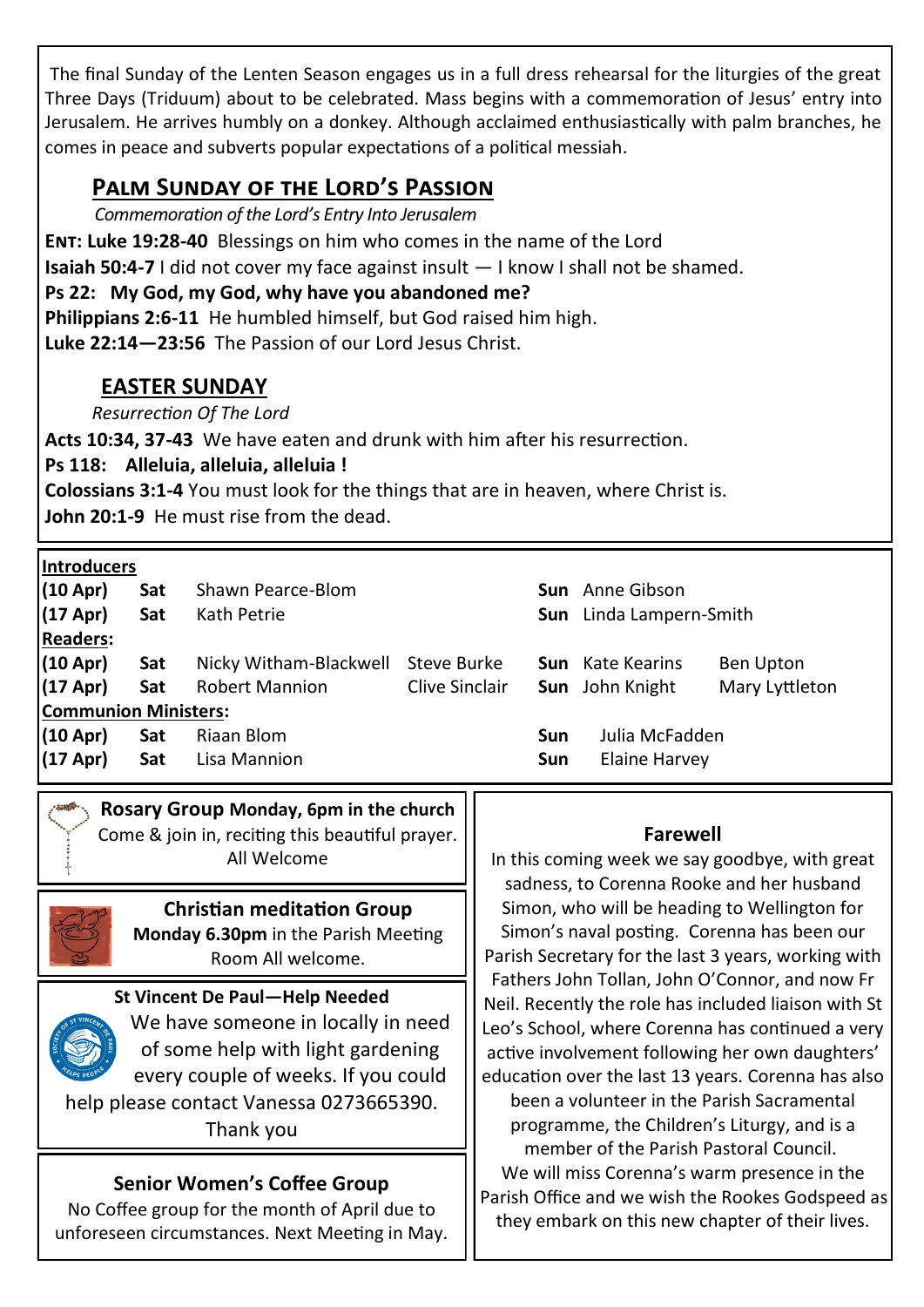#### **Diocese Notices**

## **GOOD FRIDAY – STATIONS OF THE CROSS**

Each year on Good Friday, hundreds of people gather for a Stations of the Cross procession through the streets of Auckland. No registration is necessary for this event. We will gather at Albert Park Rotunda at 9am and conclude at St. Patrick's Cathedral at 11am. To find out more about this powerful public witness, click here:

#### [www.aucklandcatholic.org.nz/stations](https://www.aucklandcatholic.org.nz/stations-of-the-cross/)-of-the-cross/

#### **Carmel & Rosmini Stations of the Cross**

Each year Carmel and Rosmini Colleges hold a joint Stations of the Cross re-enactment by our senior students, accompanied by our combined choir and orchestra. It is very powerful to see our young adults share in this long-standing Catholic Tradition. This year we are going to pre-record and release it online to the community on Holy Thursday. We would like to encourage all our families in our community to watch this event. View at this link: [Stations of the Cross 2022](https://www.carmel.school.nz/stations-of-the-cross-2022/) - Carmel College

**RISE UP** Auckland Catholic Youth Ministry is excited to launch RISE UP, a three-day youth camp for 13-18 yr olds, from April 20 @ 5:00 pm - April 22 @ 12:00 pm. RISE UP is going to be an awesome 3 days of fun, friends and faith for the teens of our Diocese! To find out more information and to register, click here: [https://forms.gle/](https://forms.gle/ubnKWnowkVwTKmbL6) [ubnKWnowkVwTKmbL6](https://forms.gle/ubnKWnowkVwTKmbL6)

#### **SUMMIT**

SUMMIT is going to be an incredible weekend for youth and young adult leaders from April 22 @ 5:30 pm - April 24 @ 1:00 pm. The weekend will focus on FORMATION, FELLOWSHIP and being spiritually FILLED for ministry. To find out more information and to register, click here: [www.eventbrite.co.nz/e/](https://www.eventbrite.co.nz/e/summit-youth-and-young-adult-leaders-weekend-tickets-281202362837) summit-youth-and-young-adult-leaders-[weekend](https://www.eventbrite.co.nz/e/summit-youth-and-young-adult-leaders-weekend-tickets-281202362837)tickets-[281202362837](https://www.eventbrite.co.nz/e/summit-youth-and-young-adult-leaders-weekend-tickets-281202362837)

#### **Laudato Si**

Pax Christi is offering a free Zoom study on Pope Francis's Laudato Si encyclical on Care for the Earth. It will be led by Dr Mary Betz and Liz Beazley. The study involves 2 sessions on Tuesday evenings, 3 and 10 May. All are welcome. Please enrol by Friday 29 April by emailing [paxchristiaotearoa@gmail.](mailto:paxchristiaotearoa@gmail)com or by phoning Liz: 0274 714 120



St Leo's Catholic School Kindness | Confidence | Integrity | Excellence

Nga mihi nui kia koutou and a warm St Leo's greeting to you all

**HOSANNA!!!! -** Hosanna in the highest, blessed is he who comes in the name of the Lord, Hosanna in the highest!

This Sunday, at Palm Sunday, we greet our Lord, waving our



palms with shouts of joy. Such triumph, mere days away from the darkness of Peter's triple denial, our failure to "stay awake", agony among the plants in the garden; human frailties following hard on the heels of enthusiastic praise.

It is tempting to think we would have done better than the disciples, but the reality is probably not. They represent us and mirror us; full of good intentions but less able to see them through.

We pray that Covid settings allow us to gather on Palm Sunday, and to put aside our fears of being among crowds. The children at the school are at the start of their journey in faith. We pray that journey continues throughout their lives.

God bless you all

David Tennent Acting Principal



**Food For Faith Homily Studio: Sunday 10 April**  Listen on the website

#### [www.foodforfaith.org.nz](https://foodforfaith.org.nz/series/homily-studio/)

Reflecting on the scriptures for Palm Sunday of the Lord's Passion, April 10 are Triona Doocey, Chris Duthie-Jung and Cynthia Piper. They join John O'Connor in today's Homily studio podcast.

[Click here to read the Scriptures for this Sunday.](https://bible.usccb.org/bible/readings/041022.cfm)